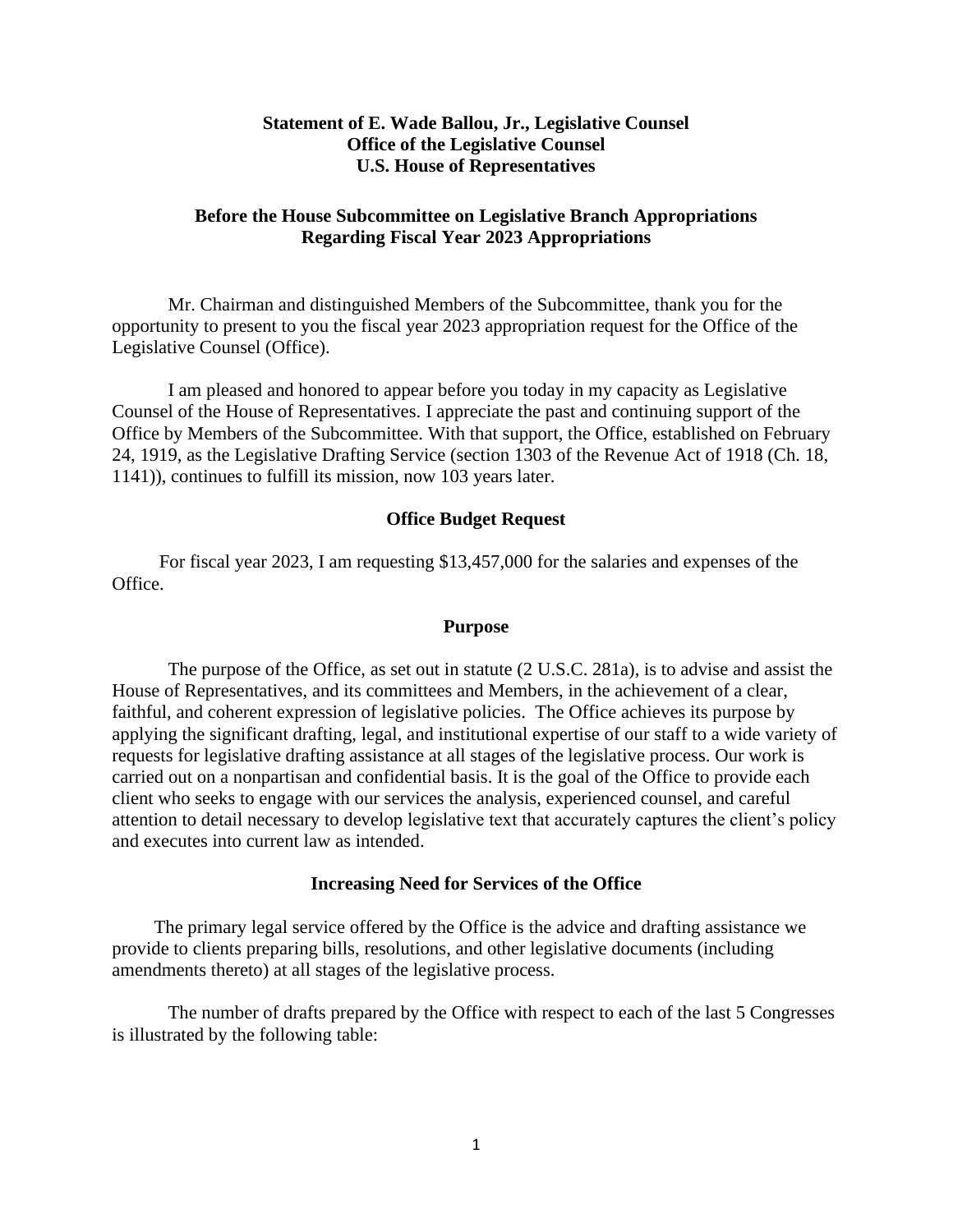|                              | 113 <sup>th</sup> | 114 <sup>th</sup> | 115 <sup>th</sup> | 116 <sup>th</sup> | $117^{th}$ $(1^{st}$ |
|------------------------------|-------------------|-------------------|-------------------|-------------------|----------------------|
|                              |                   |                   |                   |                   | <b>Session</b>       |
|                              |                   |                   |                   |                   | only)                |
| <b>Bills Introduced</b>      | 5,893             | 6,535             | 7,401             | 9,067             | 7,193                |
| <b>Bill Drafts Prepared</b>  |                   |                   |                   |                   |                      |
|                              | 18,486            | 22,131            | 24,736            | 29,414            | 17,717               |
| <b>Resolution Drafts</b>     |                   |                   |                   |                   |                      |
|                              | 1,697             | 1,944             | 2,260             | 2,373             | 1,505                |
| <b>Amendment Drafts</b>      |                   |                   |                   |                   |                      |
|                              | 12,612            | 14,697            | 15,675            | 16,201            | 10,599               |
| <b>Total Drafts Prepared</b> | 32,795            | 38,772            | 42,671            | 47,988            | 29,821               |

Bills, resolutions, and amendments range from simple to complex solutions to public policy challenges and can range from mere requests for formatting to original drafting pursuant to provided specifications. As demonstrated by the table above, the numbers for requests of all types have been increasing substantially. The Office anticipates this trend to continue.

## **Strategy To Meet Increasing Needs of the House**

With the funding provided by this Subcommittee, the Office will meet the increasing service needs of the House through a strategy focused on expanding the staff of the Office and identifying and acting on education- and technology-based opportunities.

### *Staff*

The Office has 76 people on its permanent staff, including 56 attorneys. The Office also retains 5 retired attorneys on contract. Its management structure is flat, with the Legislative Counsel being the only attorney without an assigned portfolio of work. The attorneys are generally organized by subject-matter teams and form project-based teams as needed. The attorneys are supported by clerk-paralegals, publications specialists, information technology specialists, human resources specialists, and front office communications specialists.

The Office is hiring, training, and seeking to retain staff in numbers that will not only satisfy current levels of drafting demand, but also allow for the development of subject-matter teams experienced and robust enough to seamlessly handle future staff retirements and further increases in drafting demand. To this end, the Office is hiring attorneys at triple the rate of previous decades. In 2022, 6 attorneys will join our permanent staff and 4 rising third year law students will join as summer associates. The Office expects to continue hiring attorneys at not less than this rate for fiscal year 2023. The Office also expects to complete its hiring process for 5 additional people to serve in clerk-paralegal, human resources, and IT support roles.

These new staff members will require a rigorous training program. Using attorney training as an example, the Office uses an apprenticeship model, which has proven to be best suited for developing skilled and career-oriented legislative drafters. Under this model, attorneys with drafting responsibilities are also the primary trainers. Our increased hiring rate (while sustainable) results in a high percentage of attorneys spending significant time as trainers (40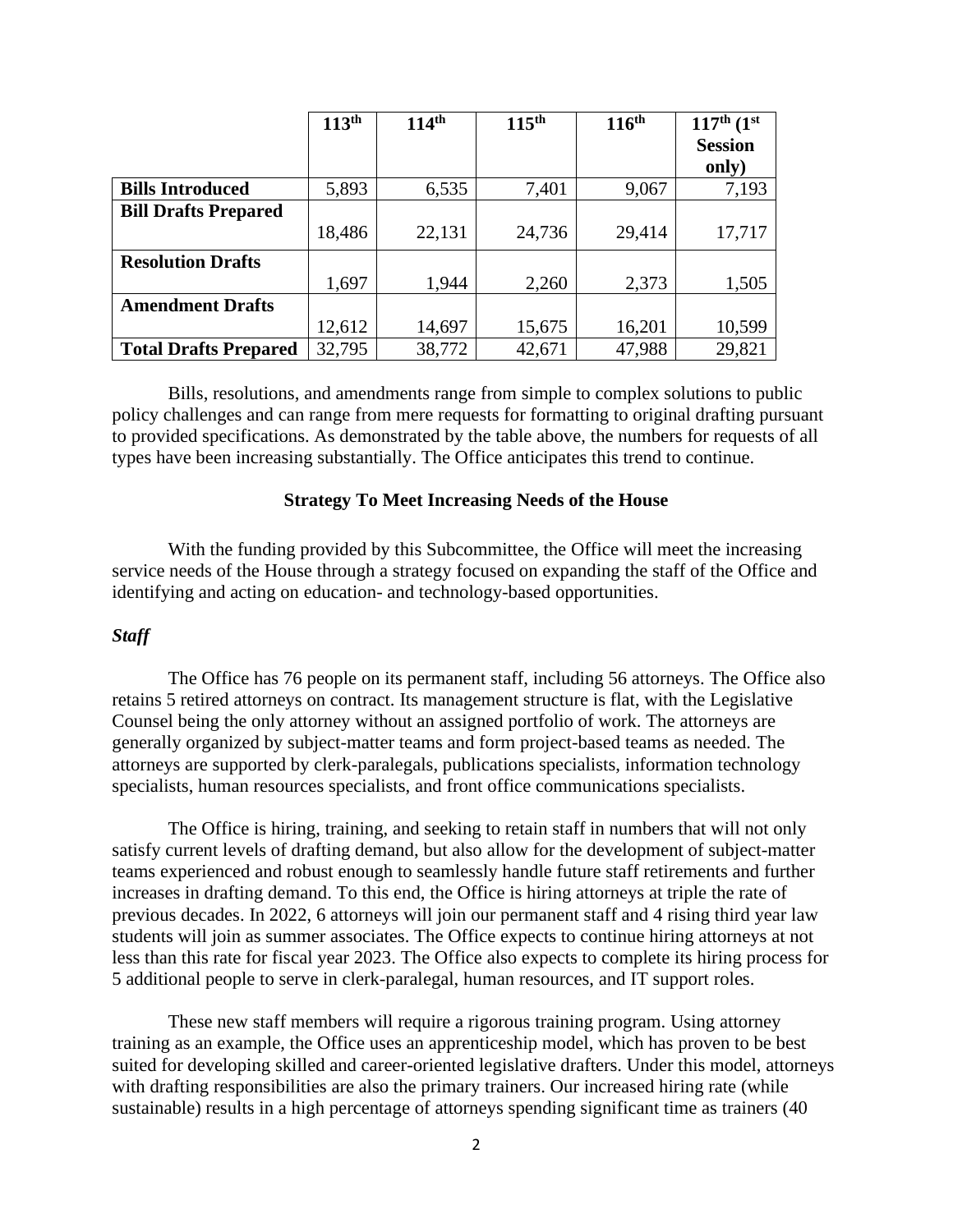percent of attorneys served as trainers in 2018, 47 percent in 2019, and 48 percent in 2020). Given this fact, the number of attorneys hired must be balanced against current drafting capacity needs. By necessity, though, some current drafting capacity is sacrificed for future gains. Training that is rushed or inadequate risks producing undertrained and overwhelmed attorneys, which leads to departures from the Office and reduced return on the time invested in recruiting, on-boarding, and training. Among attorneys hired since 1980, 38 percent of those who left the Office did so during years 0 to 3. The Office expects to continue balancing hiring rates and training needs in a manner that maximizes expansion, while allowing for the development of skilled drafters who remain with the Office for substantial periods.

A rigorous training program is only one of several tools necessary to retain staff as we work toward expansion and increases in functional capacity. From 2016 to 2020, the total experience years (years of Office service) of the attorneys of the Office declined significantly due primarily to a wave of retirements by long-tenured attorneys and the failure to increase hiring pre-2015 in anticipation of that wave. Experience-year gains will lag behind attorneynumber gains, of course, but the Office expects that continued increases in hiring combined with a focus on retention will result in the Office exceeding past experience level highs and expanding functional capacity.

**End of** 

|                                                    |      |      |      |      |      |      | End of<br>2022 |
|----------------------------------------------------|------|------|------|------|------|------|----------------|
|                                                    | 2012 | 2014 | 2016 | 2018 | 2020 | 2022 | (projected)    |
| <b>Number of Attorneys</b>                         | 47   | 46   | 49   | 46   | 55   | 56   | 60             |
| <b>Attorney Experience</b><br>Years                | 739  | 784  | 818  | 687  | 651  | 676  | 736            |
| <b>Average Attorney</b><br><b>Experience Years</b> | 15.7 | 17   | 16.7 | 14.9 | 11.8 | 12   | 12.3           |

Pay and benefits are a cornerstone of these retention efforts. While the recent increase provided by the Speaker's pay order is both appreciated and helpful, if pay is to remain a positive retention factor in the future, it must continue to be adjusted annually for inflation. Flexible remote work may also provide recruiting and retention opportunities. Office policy prior to the pandemic included geographic location restrictions and limited teleworking. Today, the Office's demonstrated ability to work well from remote settings opens real possibilities for the flexibility necessary to keep staff who might otherwise relocate to accommodate a partner's job opportunities, meet childcare needs, or simply acquire more affordable living arrangements. Finally, the Office hopes that sustainable growth will better enable staff to meet the unexpected and sometimes conflicting surges in drafting demand that lead to frequent late night and weekend work, often without notice. Schedule uncertainty and a lack of time to draft well are factors in burnout and have been cited in exit interviews by those who have recently departed our Office. Hiring and retaining a staff properly sized to meet the drafting demand of the House will mitigate such burnout and allow for stability in staffing numbers that benefit the members of the Office and our clients.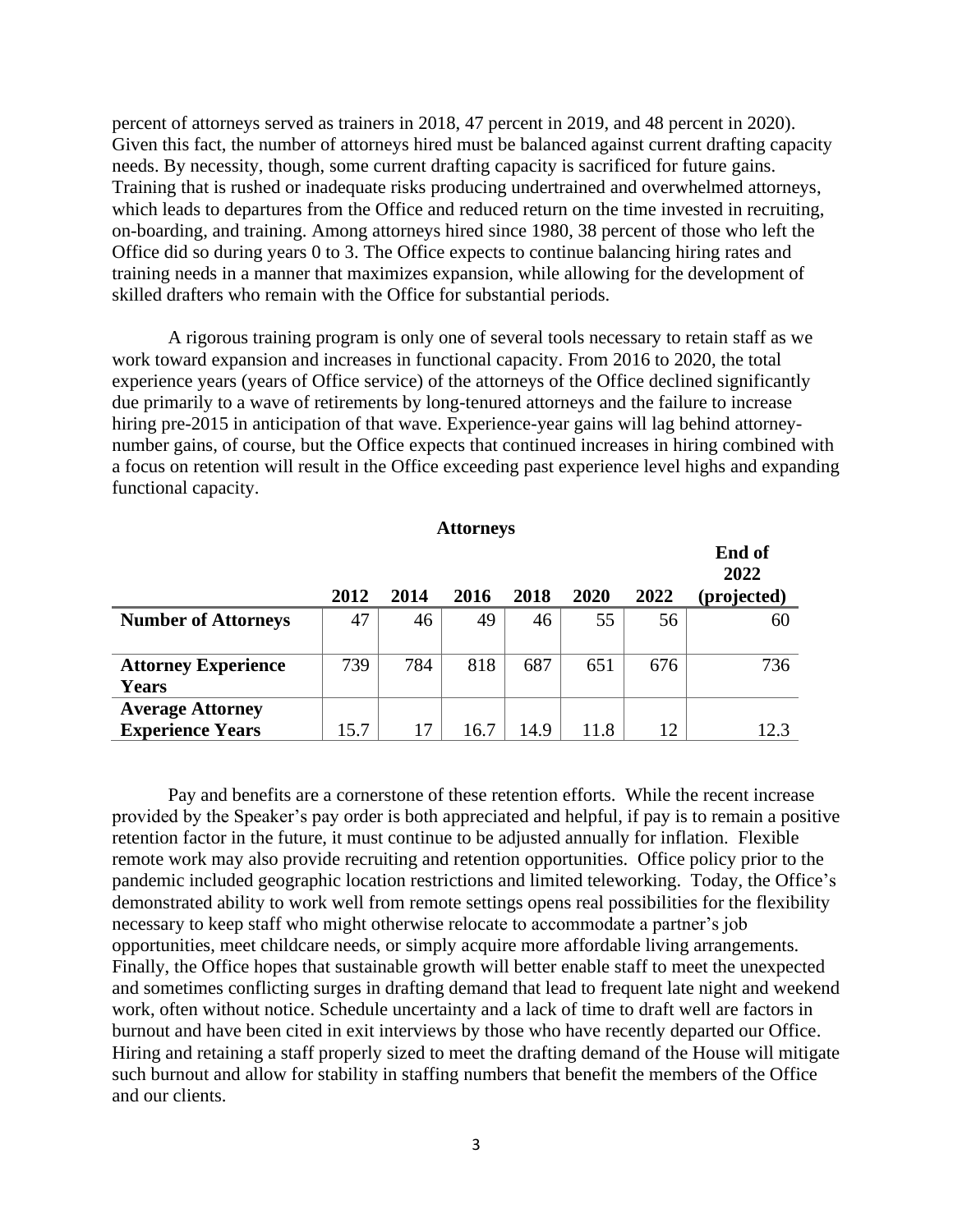## *Education*

The Office has continued to expand educational offerings so that its staff and clients have the resources necessary to efficiently turn policy ideas into effective legislative text. As an example, in collaboration with the Congressional Staff Academy (CSA), the Office is currently offering a Legislative Counsel 101 (Leg Counsel and You) and a Legislative Counsel 201 (Working with Legislative Text) course. The Office has also been experimenting with short videos on discrete subjects that can be made available, on demand, to House staff (including a 5 minute video available through CSA in which one of our staff members clarifies the differences between "positive" and "non-positive" law). In addition, the Office will continue improving our House-facing website to include more information and resources designed to prepare clients to work successfully with our attorneys.

Along with these client-facing initiatives, the Office is simultaneously working to expand educational opportunities for our own staff. These initiatives include improving our partnerships with other congressional service offices, such as the Congressional Budget Office and the American Law Division of the Congressional Research Service. By strengthening these relationships we can improve the usefulness of our referrals and the subject matter research of our attorneys. Additionally, the Office will soon establish a reimbursement program for our staff to take courses to deepen their expertise in the subject matter areas in which they work. A better understanding of relevant law, particularly in relation to issues of emerging interest, will equip the Office to more effectively meet client needs. Finally, we plan to establish open house opportunities for House staff to meet with us to share questions, goals, ideas for improvement, and concerns.

## *Technology*

The major nonpersonnel expenditures for the Office are associated with the maintenance and enhancement of existing Office software systems. We seek, in collaboration with the Office of the Clerk (Clerk), the Government Publishing Office (GPO), House Information Resources, and other stakeholders to plan, test, and place into service tools that improve our processes and allow the wider House community to better interact with legislative text. In this regard, our primary effort continues to be our collaboration with the Clerk regarding both our drafting tools (XMetal and the XML data format), and the Comparative Print Suite that will allow users to compare legislative documents, see in context the changes legislative documents make to existing law, and see in context the changes amendments make to legislative proposals. The Comparative Print Suite will provide significant self-service capabilities to our clients, allowing them to understand more quickly and conveniently the changes to, and impact of, their legislative text. The Office also works with the Clerk as well as with GPO and other stakeholders to develop and implement additional technology solutions related to legislative documents. This includes publishing the statute compilations that our staff develops and maintains (a resource previously available to few outside the Office).

Inside the Office, technology initiatives include maintaining an editable document library to make available drafting templates and other helpful information that streamlines internal